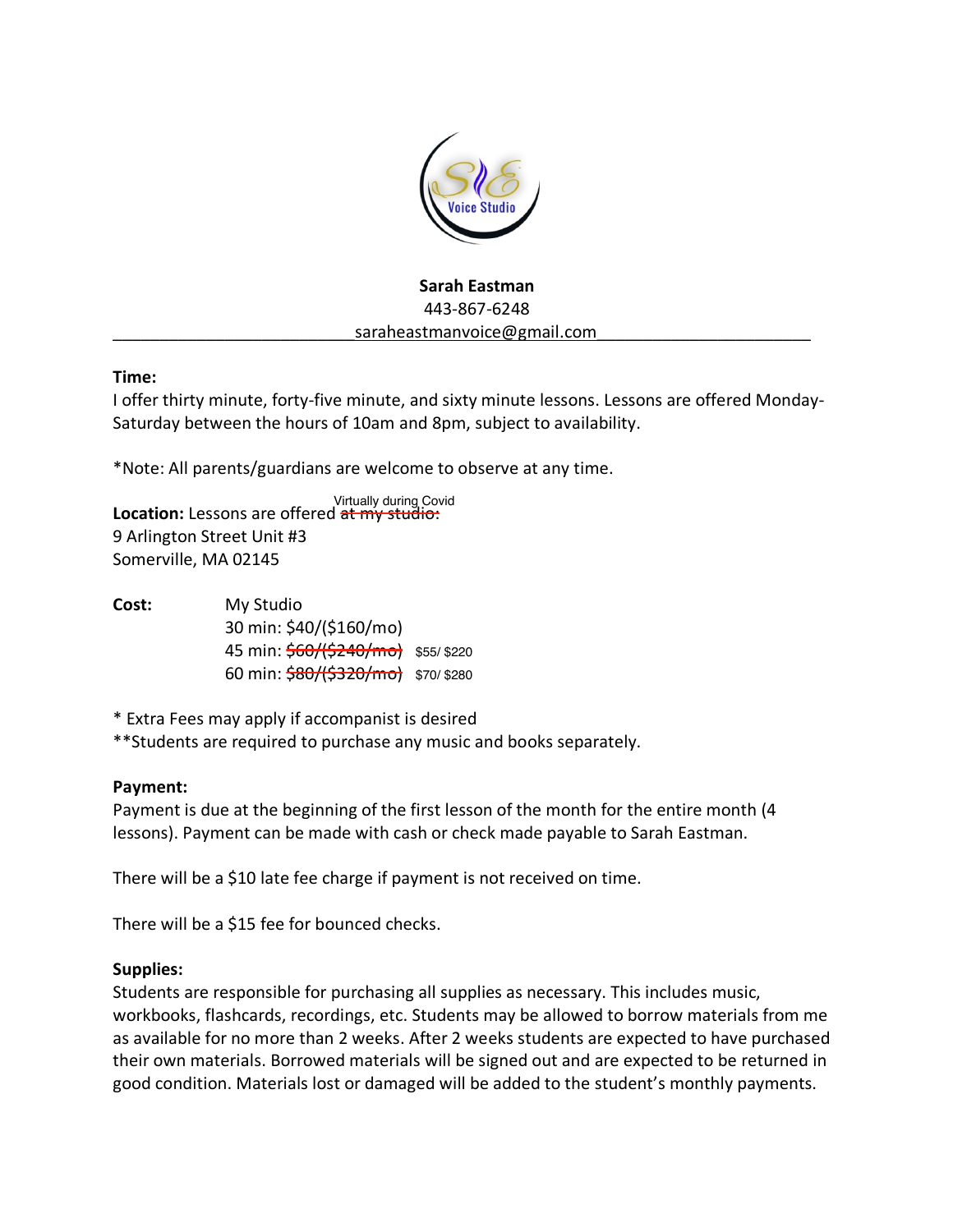## **Absences/Cancellations:**

- Students are required to give 24 hours-notice if they must miss a lesson. Please contact me via phone (text or voice mail) AND e-mail to ensure that your message is received. In such cases where 24 hour notice is given the lesson will be re-scheduled according to scheduling availability within 30 days.
- If student is a no-show or cancels with less than 24 hours-notice payment is still due and will not be credited to another month. No make-up lessons will be offered in this case.
- Please plan to be on time for your lesson. Lessons will not be extended due to late arrival and the student will lose that time.
- In case of emergencies, illness, or snow-days affecting the students lesson please contact me immediately via phone. These absences will be excused at my discretion depending on the circumstances.
- Lessons are given all year long including over the summer subject to my availability. If the student will be out of town for an extended period of time for vacation or school recess please notify me as soon as possible with the dates of absence.
- Students are expected to attend a minimum of 2 lessons per month. Excessive cancellations or inconsistent scheduling could result in loss of studio spot.
- If I have to cancel a lesson for any reason a make-up lesson will be scheduled as soon as possible according to the student and teachers availability. If no make-up lesson can be scheduled within 30 days the student will be credited the lesson price for the next month.

## **Discontinued Lessons:**

If a student intends to discontinue lessons thirty (30) day written notice is required. Students are required to pay for the remainder of the lessons in that month (and will not receive a refund) if notice is not given.

#### **Questions/Concerns:**

Students and parents are always welcome to contact me with questions or concerns between the hours of 9am-9pm via phone/text or 24-hours-a-day via e-mail. I will respond to all e-mails within 24 hours and expect the same in return. In cases of lesson absences/re-scheduling if response is not received within 24 hours you may forfeit your lesson time.